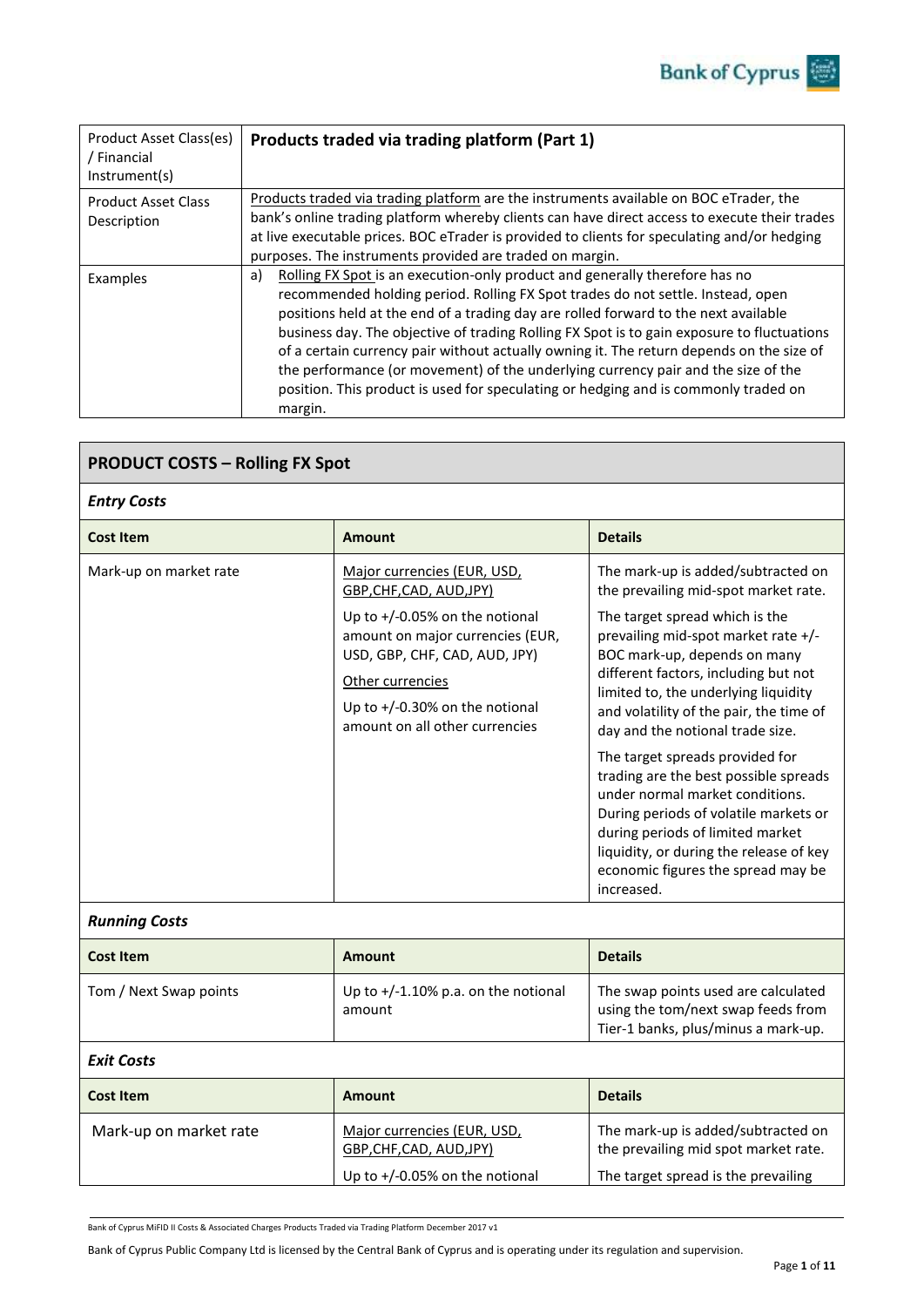|                            | amount on major currencies (EUR,<br>USD, GBP, CHF, CAD, AUD, JPY)<br>Other currencies<br>Up to $+/-0.30\%$ on the notional<br>amount on all other currencies | mid spot market rate +/- BOC mark-<br>up. The spread depends on many<br>different factors, including but not<br>limited to, the underlying liquidity<br>and volatility of the pair, time of day<br>and notional trade size.<br>The target spreads provided for<br>trading through the trading platform<br>(BOC eTrader) are the best possible<br>spreads under normal market<br>conditions. During periods of volatile<br>markets or during periods of limited<br>market liquidity, or during the<br>release of key economic figures the<br>spread may be increased. |
|----------------------------|--------------------------------------------------------------------------------------------------------------------------------------------------------------|----------------------------------------------------------------------------------------------------------------------------------------------------------------------------------------------------------------------------------------------------------------------------------------------------------------------------------------------------------------------------------------------------------------------------------------------------------------------------------------------------------------------------------------------------------------------|
| <b>TOTAL PRODUCT COSTS</b> | Up to 1.10% p.a. on the notional<br>amount plus 0.60% on the notional<br>amount                                                                              |                                                                                                                                                                                                                                                                                                                                                                                                                                                                                                                                                                      |

| <b>SERVICE COSTS - Rolling FX Spot</b>       |                            |                                                                                                                                            |  |
|----------------------------------------------|----------------------------|--------------------------------------------------------------------------------------------------------------------------------------------|--|
| <b>Entry Costs</b>                           |                            |                                                                                                                                            |  |
| Cost Item                                    | Amount                     | <b>Details</b>                                                                                                                             |  |
| Commission for small trade size<br>execution | Up to \$10 per transaction | Charged for the service of carrying<br>out the transaction, subject to a<br>minimum fee on small notional trade<br>sizes (see appendix 1). |  |

## *Running Costs*

| <b>Cost Item</b>                                    | Amount                                     | <b>Details</b>                                                                                                                                                                                                                                                                                                                                                                                                                                                                                                                                                                                                                           |
|-----------------------------------------------------|--------------------------------------------|------------------------------------------------------------------------------------------------------------------------------------------------------------------------------------------------------------------------------------------------------------------------------------------------------------------------------------------------------------------------------------------------------------------------------------------------------------------------------------------------------------------------------------------------------------------------------------------------------------------------------------------|
| Financing of unrealized P&L<br>(Financing Interest) | 3.00% p.a. on the unrealized P&L<br>amount | Any unrealised profits or losses on<br>positions that are rolled from one<br>day to the next are subject to interest<br>credit or debit. The unrealised profit<br>and loss is calculated as the<br>difference between the opening price<br>of a position (possibly corrected for<br>previous Tom/Next rollovers) and the<br>spot price, at the time that the<br>rollover is performed (between 07.00<br>and 09.00 GMT).<br>The rate is calculated based on daily<br>market overnight interest rates<br>plus/minus a mark-up corresponding<br>to $+/- 3.00\%$ . The final rate is used to<br>adjust the opening price of the<br>position. |
| <b>Exit Costs</b>                                   |                                            |                                                                                                                                                                                                                                                                                                                                                                                                                                                                                                                                                                                                                                          |

Bank of Cyprus MiFID II Costs & Associated Charges Products Traded via Trading Platform December 2017 v1

Bank of Cyprus Public Company Ltd is licensed by the Central Bank of Cyprus and is operating under its regulation and supervision.

**Cost Item Amount Amount Amount Details**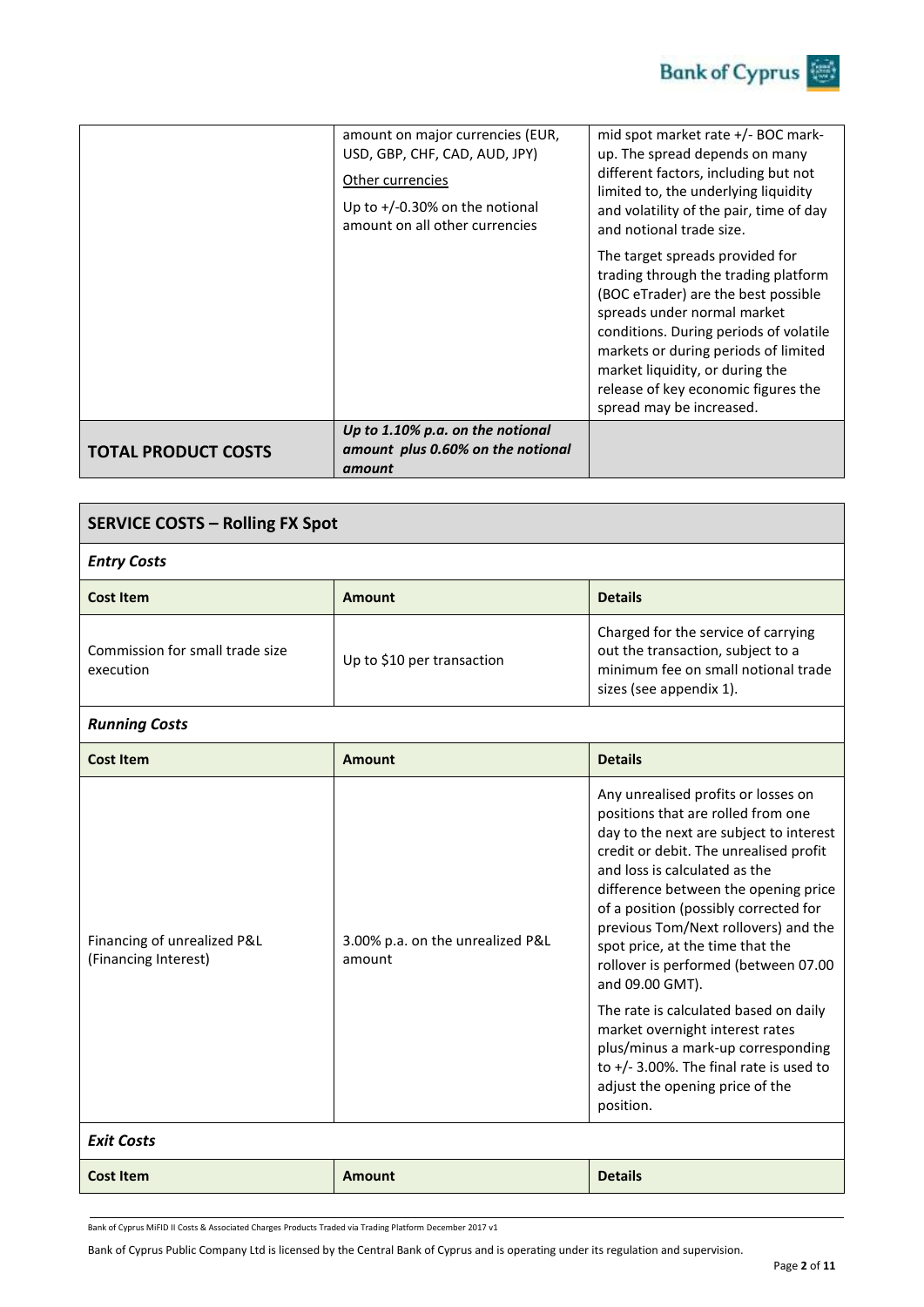

| P&L Currency conversion       | Up to 0.50% on the realized P&L<br>amount                                                                                                     | Charged for converting realised<br>profit/loss from the instrument<br>currency to the account currency. |
|-------------------------------|-----------------------------------------------------------------------------------------------------------------------------------------------|---------------------------------------------------------------------------------------------------------|
| <b>TOTAL SERVICE COSTS</b>    | Up to 3.50% on P&L amount plus $$10$<br>for small trade size transactions                                                                     |                                                                                                         |
|                               |                                                                                                                                               |                                                                                                         |
| <b>TOTAL AGGREGATED COSTS</b> | Up to 1.10% p.a. on the notional<br>amount plus 3.50% p.a. on the P&L<br>amount plus 0.60% on notional<br>amount plus \$10 flat fee for small |                                                                                                         |

*trade size transactions*

*Notes to table:* 

 *Additional product and service costs may occur at entry or exit as well as during the holding period of the Financial Instrument; these will be charged as incurred.*

 *All fees marked as Global Custody Services Fees in the table above relate to the provision of Global Custody Services.*

Bank of Cyprus MiFID II Costs & Associated Charges Products Traded via Trading Platform December 2017 v1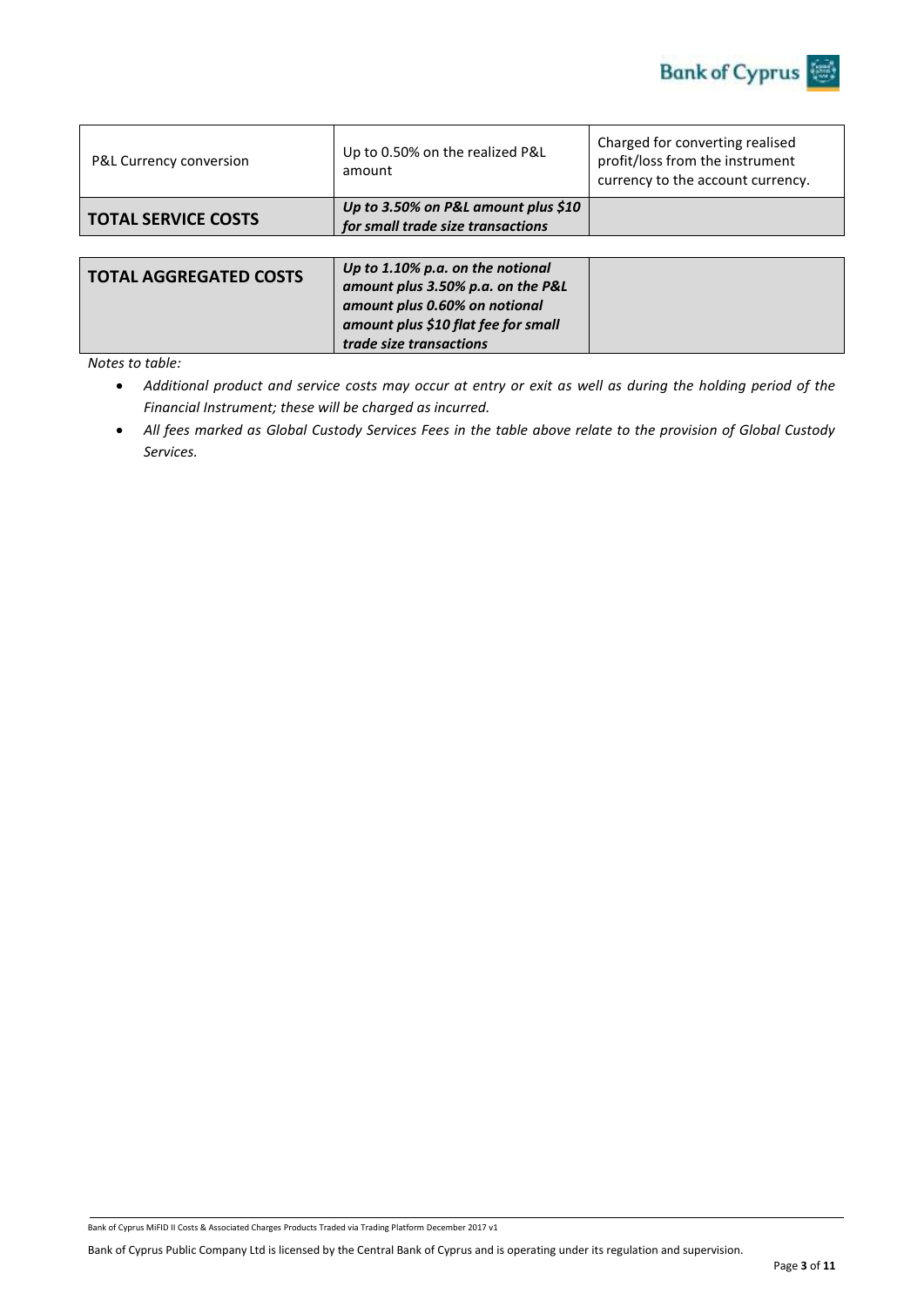### **1. Indicative Example – Rolling FX Spot**

This example provides you with the costs and associated charges information using the Bank's rates as defined in the General and the Financial Instrument Specific Costs and Associated Charges tables above. It is not marketing material or a recommendation to buy or sell the underlying instrument used in the example. The underlying instrument (**Rolling FX Spot – Traded via trading platform**) is only used for illustration purposes. The information is required under MiFID II and you are advised to read it so that you can make an informed decision on the potential costs and associated charges related to investments in products traded via a trading platform through Bank of Cyprus.

### **CONTRACT DETAILS**

Investment Amount Investment Currency EUR Underlying EURUSD

Product Asset Class Products traded via trading platform Product Name Rolling FX Spot<br>tment Amount 1,000,000 Side Clients buys

### **ASSUMPTIONS**

Holding period in days To maturity (i.e. 1 day) Costs & charges applicable rates Typical

### **ITEMISATION OF CHARGE CATEGORIES FOR HOLDING PERIOD TO MATURITY**

|                                       | Frequency / | Amount (EUR) | % on notional |
|---------------------------------------|-------------|--------------|---------------|
|                                       | Description |              | amount        |
| <b>PRODUCT COSTS</b>                  |             |              |               |
| <b>Entry Costs</b>                    | One-off     | 200          | 0.02%         |
| <b>Running Costs</b>                  | Per annum   | 30           | 0.003%        |
| <b>Exit Costs</b>                     | One-off     | 200          | 0.02%         |
| <b>TOTAL PRODUCT COSTS</b>            |             | 430          | 0.043%        |
|                                       |             |              |               |
| <b>SERVICE COSTS</b>                  |             |              |               |
| <b>Entry Costs</b>                    |             | 0            | 0.00%         |
| <b>Running Costs</b>                  |             | 0            | 0.00%         |
| <b>Exit Costs</b>                     |             | 0            | 0.00%         |
| <b>TOTAL SERVICE COSTS</b>            |             | 0            | $0.00\%$      |
|                                       |             |              |               |
| <b>AGGREGATED COSTS</b>               |             |              |               |
| <b>Entry Costs</b>                    |             | 200          | 0.02%         |
| Thereof Third Party Payments Received |             | $\Omega$     | 0.00%         |
| <b>Running Costs</b>                  |             | 30           | 0.003%        |
| Thereof Third Party Payments Received |             | $\Omega$     | 0.00%         |
| <b>Exit Costs</b>                     |             | 200          | 0.02%         |
| Thereof Third Party Payments Received |             | $\Omega$     | 0.00%         |
| <b>AGGREGATED COSTS</b>               |             | 430          | 0.043%        |
| Thereof Third Party Payments Received |             | 0            | 0.00%         |

Bank of Cyprus MiFID II Costs & Associated Charges Products Traded via Trading Platform December 2017 v1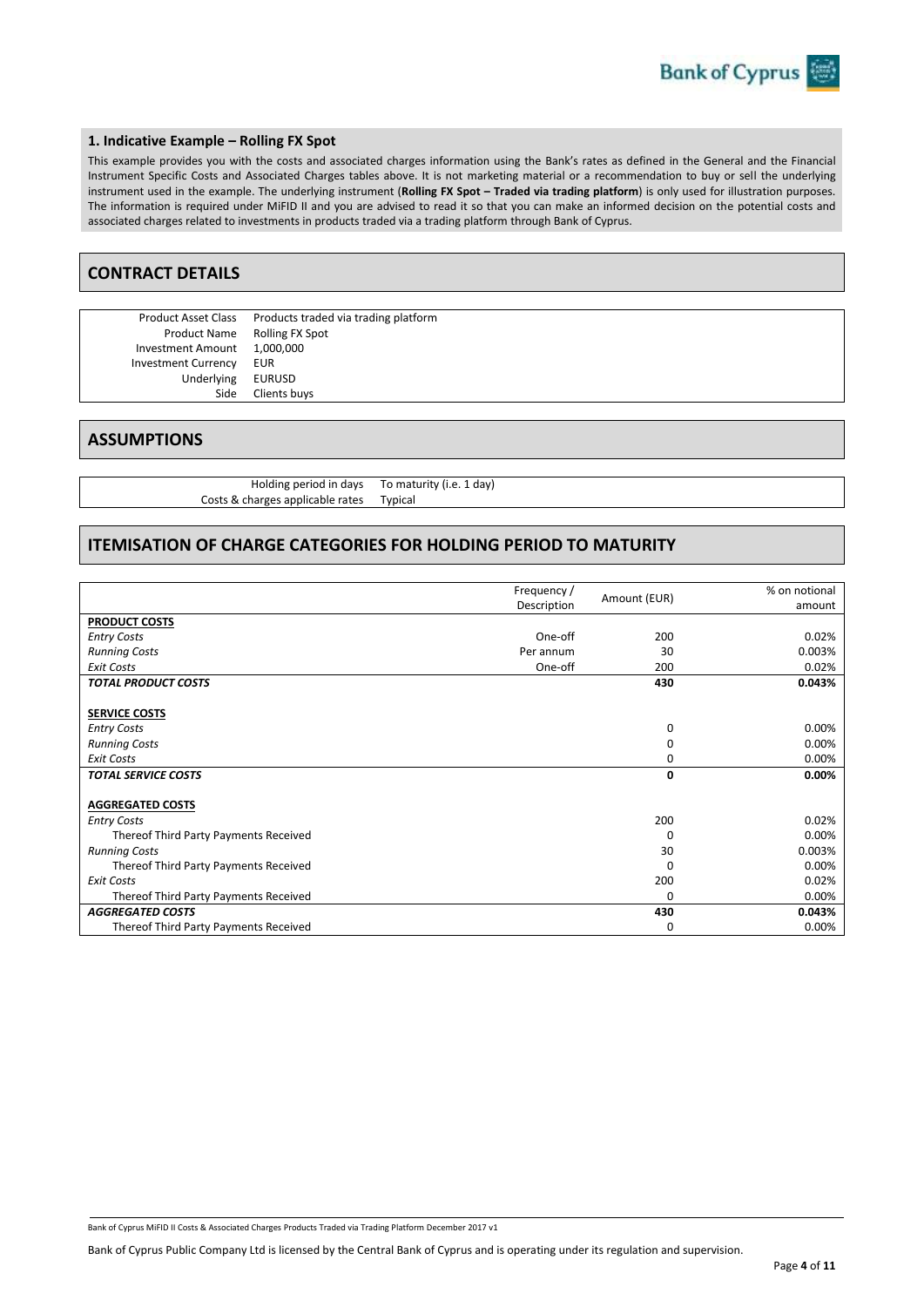| Product Asset Class(es)<br>' Financial<br>Instrument(s) | Products traded via trading platform (Part 2)                                                              |
|---------------------------------------------------------|------------------------------------------------------------------------------------------------------------|
| Examples                                                | <b>Forward Outright</b><br>b)<br>For more details please refer to the terms and conditions of the product. |

# **PRODUCT COSTS – Forward Outright**

### *Entry Costs*

| <b>Cost Item</b>       | <b>Amount</b>                                                                                                                                                                                                                                                                                                                                   | <b>Details</b>                                                                                                                                                                                                                                                                                                                                                                                                                                                                                                                                                                                                                                                                                    |
|------------------------|-------------------------------------------------------------------------------------------------------------------------------------------------------------------------------------------------------------------------------------------------------------------------------------------------------------------------------------------------|---------------------------------------------------------------------------------------------------------------------------------------------------------------------------------------------------------------------------------------------------------------------------------------------------------------------------------------------------------------------------------------------------------------------------------------------------------------------------------------------------------------------------------------------------------------------------------------------------------------------------------------------------------------------------------------------------|
| Mark-up on market rate | Major currencies (EUR, USD,<br>GBP, CHF, CAD, AUD, JPY)<br>Up to $+/-0.05%$ on the notional<br>amount on major currencies (EUR,<br>USD, GBP, CHF, CAD, AUD, JPY) plus<br>1.10% p.a. on the notional amount<br>Other currencies<br>Up to $+/-0.30\%$ on the notional<br>amount on all other currencies plus<br>1.10% p.a. on the notional amount | A mark-up is added/subtracted on<br>the prevailing mid-forward outright<br>market rate.<br>The target spread is the prevailing<br>mid forward outright market rate +/-<br>BOC mark-up. Spread depends on<br>many different factors, including but<br>not limited to, the underlying<br>liquidity and volatility, time of day<br>and notional trade size.<br>The target spreads provided for<br>trading through the trading platform<br>(BOC eTrader) are the best possible<br>spreads under normal market<br>conditions. During periods of volatile<br>markets or during periods of limited<br>market liquidity, or during the<br>release of key economic figures the<br>spread may be increased. |

# *Running Costs*

| <b>Cost Item</b> | <b>Amount</b> | <b>Details</b> |
|------------------|---------------|----------------|
| None             | Zero          |                |

# *Exit Costs*

| <b>Cost Item</b>       | <b>Amount</b>                                                                                                                                                                                                                                                                                                                                   | <b>Details</b>                                                                                                                                                                                                                                                                                                                                                                                                                                                                       |
|------------------------|-------------------------------------------------------------------------------------------------------------------------------------------------------------------------------------------------------------------------------------------------------------------------------------------------------------------------------------------------|--------------------------------------------------------------------------------------------------------------------------------------------------------------------------------------------------------------------------------------------------------------------------------------------------------------------------------------------------------------------------------------------------------------------------------------------------------------------------------------|
| Mark-up on market rate | Major currencies (EUR, USD,<br>GBP, CHF, CAD, AUD, JPY)<br>Up to $+/-0.05%$ on the notional<br>amount on major currencies (EUR,<br>USD, GBP, CHF, CAD, AUD, JPY) plus<br>1.10% p.a. on the notional amount<br>Other currencies<br>Up to $+/-0.30\%$ on the notional<br>amount on all other currencies plus<br>1.10% p.a. on the notional amount | A mark-up is added/subtracted on<br>the prevailing mid forward outright<br>market rate.<br>The target spread which is the<br>prevailing mid forward outright<br>market rate +/- BOC mark-up. The<br>spread depends on many different<br>factors, including but not limited to,<br>the underlying liquidity and volatility,<br>time of day and notional trade size.<br>The target spreads provided for<br>trading through the trading platform<br>(BOC eTrader) are the best possible |

Bank of Cyprus MiFID II Costs & Associated Charges Products Traded via Trading Platform December 2017 v1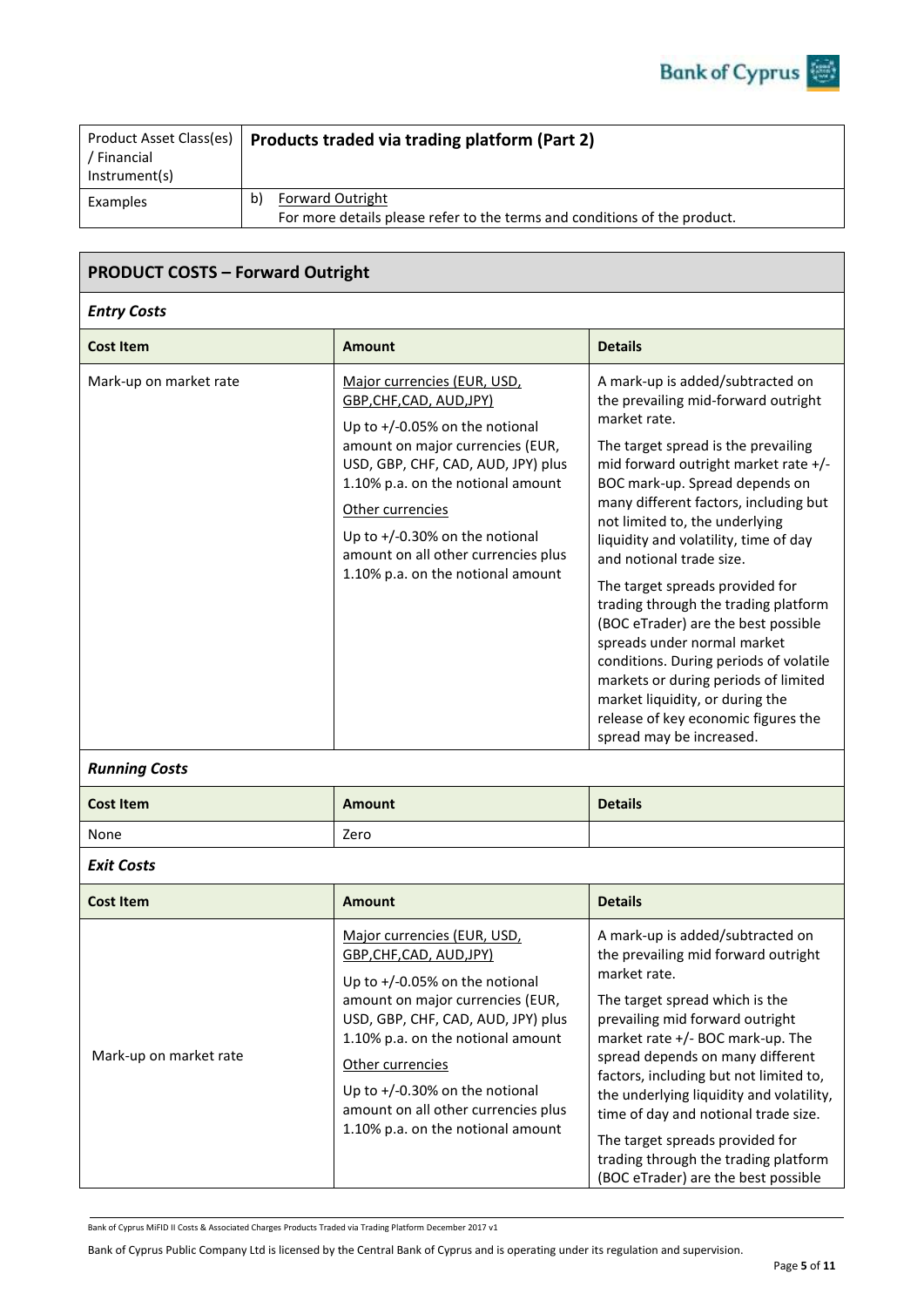

|                            |                                                                                 | spreads under normal market<br>conditions. During periods of volatile<br>markets or during periods of limited<br>market liquidity, or during the<br>release of key economic figures the<br>spread may be increased. |
|----------------------------|---------------------------------------------------------------------------------|---------------------------------------------------------------------------------------------------------------------------------------------------------------------------------------------------------------------|
| <b>TOTAL PRODUCT COSTS</b> | Up to 2.20% p.a. on the notional<br>amount plus 0.60% on the notional<br>amount |                                                                                                                                                                                                                     |

| <b>SERVICE COSTS - Forward Outright</b>             |                            |                                                                                                                                                                                                                                                                                       |  |
|-----------------------------------------------------|----------------------------|---------------------------------------------------------------------------------------------------------------------------------------------------------------------------------------------------------------------------------------------------------------------------------------|--|
| <b>Entry Costs</b>                                  |                            |                                                                                                                                                                                                                                                                                       |  |
| <b>Details</b><br><b>Cost Item</b><br><b>Amount</b> |                            |                                                                                                                                                                                                                                                                                       |  |
| Commission for small trade size<br>execution        | Up to \$10 for transaction | Charged for the service of carrying<br>out the transaction, subject to a<br>minimum fee on small notional trade<br>sizes (see appendix 1).<br>Please visit the Bank's website at<br>http://www.bankofcyprus.com.cy for<br>the latest updated information on<br>these costs & charges. |  |

# *Running Costs*

| <b>Cost Item</b>                                    | <b>Amount</b>                       | <b>Details</b>                                                                                                                                                                                                                                                                                                                                                                                                                                                                                                                                                                                                                           |
|-----------------------------------------------------|-------------------------------------|------------------------------------------------------------------------------------------------------------------------------------------------------------------------------------------------------------------------------------------------------------------------------------------------------------------------------------------------------------------------------------------------------------------------------------------------------------------------------------------------------------------------------------------------------------------------------------------------------------------------------------------|
| Financing of unrealized P&L<br>(Financing Interest) | 3.00% p.a. on unrealized P&L amount | Any unrealised profits or losses on<br>positions that are rolled from one<br>day to the next are subject to interest<br>credit or debit. The unrealised profit<br>and loss is calculated as the<br>difference between the opening price<br>of a position (possibly corrected for<br>previous Tom/Next rollovers) and the<br>spot price, at the time that the<br>rollover is performed between (07.00<br>and 09.00 GMT.)<br>The rate is calculated based on daily<br>market overnight interest rates<br>plus/minus a mark-up corresponding<br>to $+/- 3.00\%$ . The final rate is used to<br>adjust the opening price of the<br>position. |

# *Exit Costs*

| <b>Cost Item</b>        | Amount                                    | <b>Details</b>                                                                                                     |
|-------------------------|-------------------------------------------|--------------------------------------------------------------------------------------------------------------------|
| P&L Currency conversion | Up to 0.50% on the realized P&L<br>amount | The fee charged for converting<br>realised profit/loss from the<br>instrument currency to the account<br>currency. |

Bank of Cyprus MiFID II Costs & Associated Charges Products Traded via Trading Platform December 2017 v1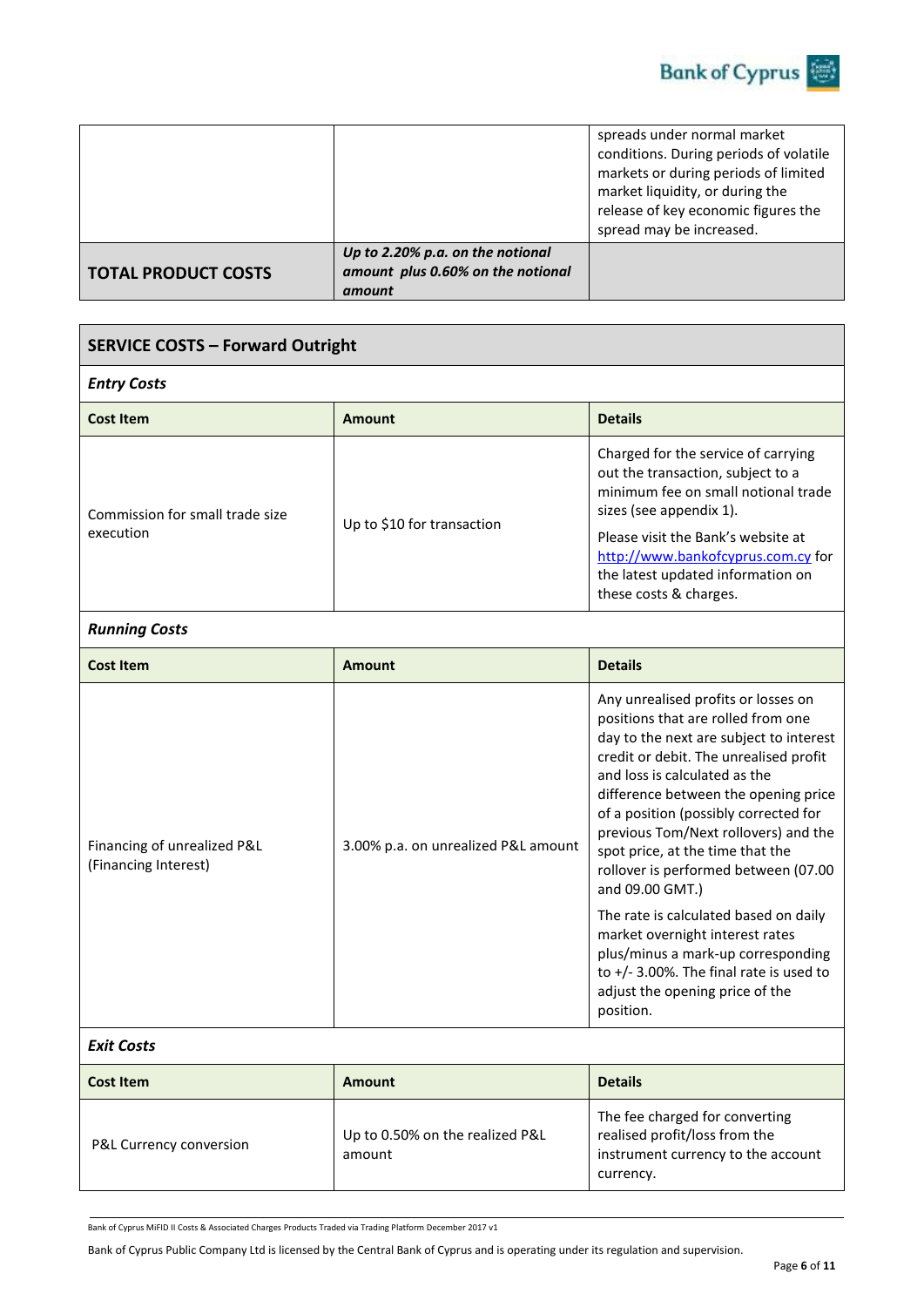

| <b>TOTAL AGGREGATED COSTS</b> | Up to 2.20% p.a. on the notional<br>amount plus 0.60% on the notional<br>amount plus 3.50% p.a. on the P&L<br>amount plus \$10 flat fee for small |  |
|-------------------------------|---------------------------------------------------------------------------------------------------------------------------------------------------|--|
|                               | trade size transactions                                                                                                                           |  |

*Notes to table:* 

- *Additional product and service costs may occur at entry or exit as well as during the holding period of the Financial Instrument; these will be charged as incurred.*
- *All fees marked as Global Custody Services Fees in the table above relate to the provision of Global Custody Services.*

Bank of Cyprus MiFID II Costs & Associated Charges Products Traded via Trading Platform December 2017 v1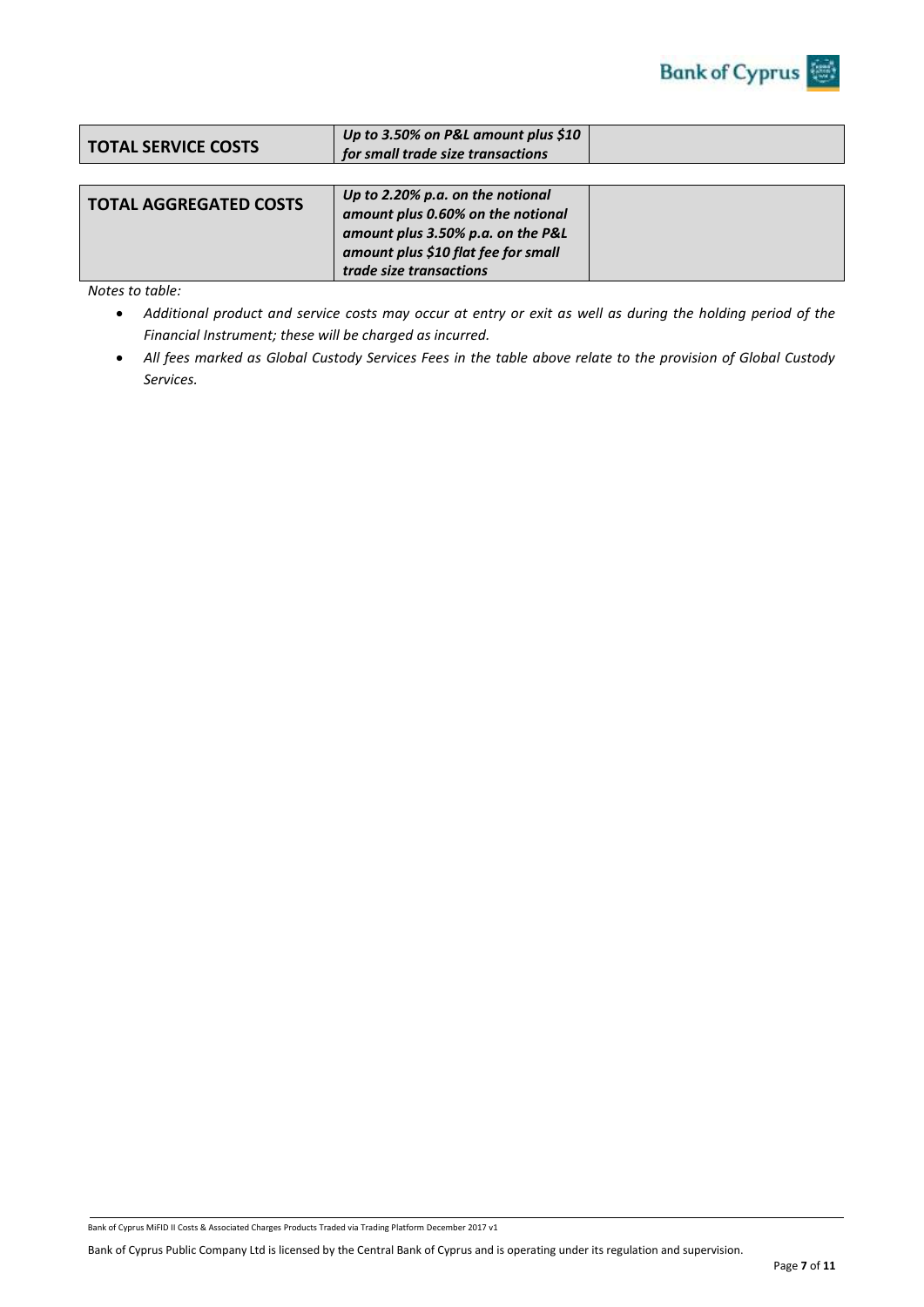#### **2. Indicative Example – Forward Outright**

This example provides you with the costs and associated charges information using the Bank's rates as defined in the General and the Financial Instrument Specific Costs and Associated Charges tables above. It is not marketing material or a recommendation to buy or sell the underlying instrument used in the example. The underlying instrument (**Forward Outright – Traded via trading platform**) is only used for illustration purposes. The information is required under MiFID II and you are advised to read it so that you can make an informed decision on the potential costs and associated charges related to investments in products traded via a trading platform through Bank of Cyprus.

### **CONTRACT DETAILS**

Investment Amount Investment Currency EUR Underlying EURUSD

Product Asset Class Products traded via trading platform Product Name Forward Outright<br>tment Amount 1,000,000 Side Clients buys

### **ASSUMPTIONS**

Holding period in months To maturity (i.e. 3 months) Costs & charges applicable rates Typical

### **ITEMISATION OF CHARGE CATEGORIES FOR HOLDING PERIOD TO MATURITY**

|                                       |             |              | % on notional |
|---------------------------------------|-------------|--------------|---------------|
|                                       | Frequency / | Amount (EUR) |               |
|                                       | Description |              | amount        |
| <b>PRODUCT COSTS</b>                  |             |              |               |
| <b>Entry Costs</b>                    | One-off     | 2,950        | 0.30%         |
| <b>Running Costs</b>                  |             | 0            | 0.00%         |
| <b>Exit Costs</b>                     |             | $\Omega$     | 0.00%         |
| <b>TOTAL PRODUCT COSTS</b>            |             | 2,950        | 0.30%         |
|                                       |             |              |               |
| <b>SERVICE COSTS</b>                  |             |              |               |
| <b>Entry Costs</b>                    |             | $\Omega$     | 0.00%         |
| <b>Running Costs</b>                  |             | $\Omega$     | 0.00%         |
| <b>Exit Costs</b>                     |             | $\Omega$     | 0.00%         |
| <b>TOTAL SERVICE COSTS</b>            |             | 0            | $0.00\%$      |
|                                       |             |              |               |
| <b>AGGREGATED COSTS</b>               |             |              |               |
| <b>Entry Costs</b>                    |             | 2,950        | 0.30%         |
| Thereof Third Party Payments Received |             | 0            | 0.00%         |
| <b>Running Costs</b>                  |             |              | 0.00%         |
| Thereof Third Party Payments Received |             |              | 0.00%         |
| <b>Exit Costs</b>                     |             | <sup>0</sup> | 0.00%         |
| Thereof Third Party Payments Received |             | 0            | 0.00%         |
| <b>AGGREGATED COSTS</b>               |             | 2,950        | 0.30%         |
| Thereof Third Party Payments Received |             | 0            | 0.00%         |

Bank of Cyprus MiFID II Costs & Associated Charges Products Traded via Trading Platform December 2017 v1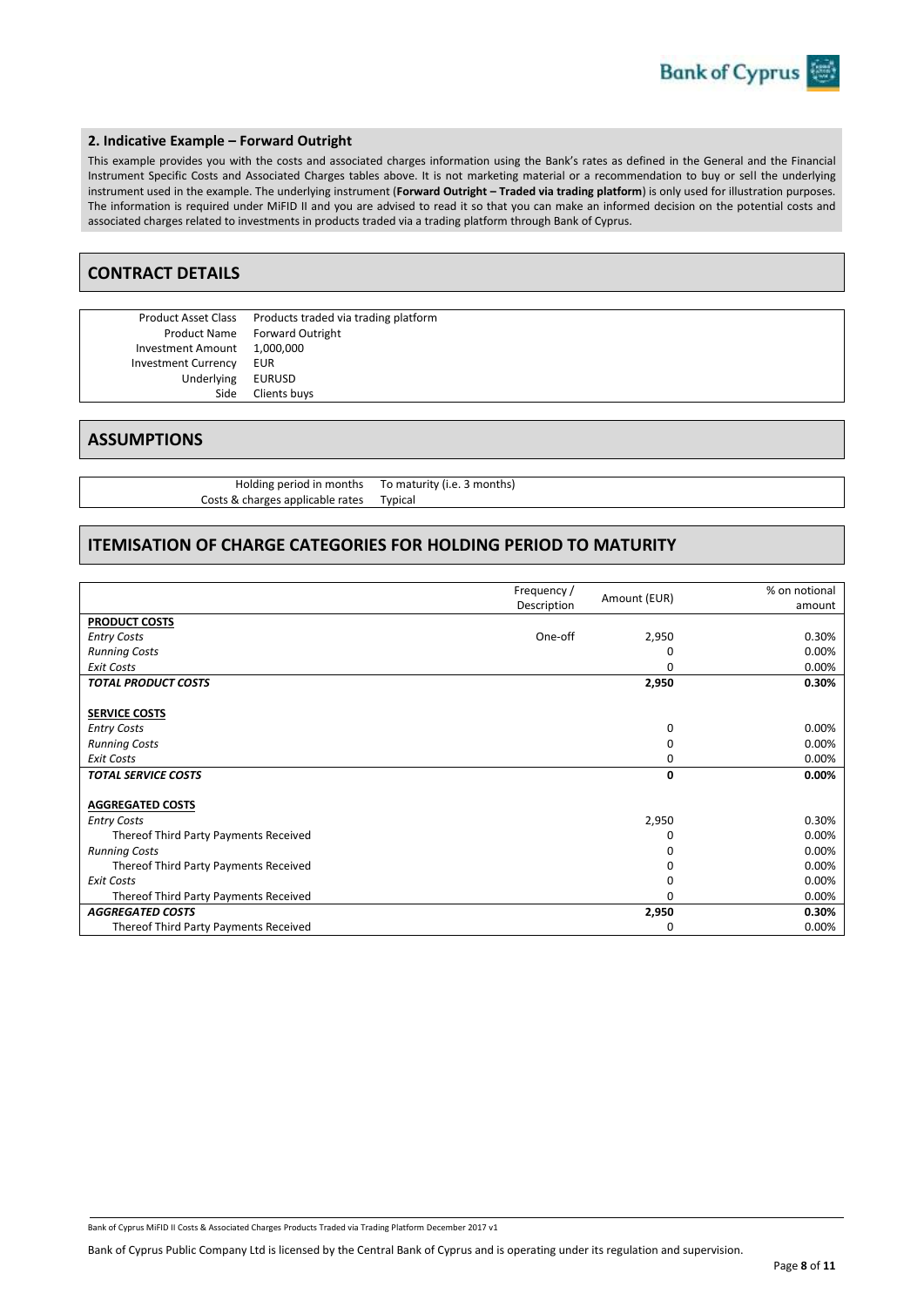| Product Asset Class(es)<br>' Financial<br>Instrument(s) | Products traded via trading platform (Part 3)                                              |
|---------------------------------------------------------|--------------------------------------------------------------------------------------------|
| Examples                                                | <b>Futures</b><br>For more details please refer to the terms and conditions of the product |

| <b>PRODUCT COSTS - Futures</b> |               |                |  |
|--------------------------------|---------------|----------------|--|
| <b>Entry Costs</b>             |               |                |  |
| <b>Cost Item</b>               | <b>Amount</b> | <b>Details</b> |  |
| None                           | Zero          |                |  |
| <b>Running Costs</b>           |               |                |  |
| <b>Cost Item</b>               | <b>Amount</b> | <b>Details</b> |  |
| None                           | Zero          |                |  |
| <b>Exit Costs</b>              |               |                |  |
| <b>Cost Item</b>               | <b>Amount</b> | <b>Details</b> |  |
| None                           | Zero          |                |  |
| <b>TOTAL PRODUCT COSTS</b>     | Zero          |                |  |

| <b>SERVICE COSTS - Futures</b> |                                                                    |                                                                                                                                                                                       |  |
|--------------------------------|--------------------------------------------------------------------|---------------------------------------------------------------------------------------------------------------------------------------------------------------------------------------|--|
| <b>Entry Costs</b>             |                                                                    |                                                                                                                                                                                       |  |
| <b>Cost Item</b>               | <b>Amount</b>                                                      | <b>Details</b>                                                                                                                                                                        |  |
| Commission                     | Up to \$15 per lot                                                 | Charged by the bank for the<br>execution of a Future contract trade.<br>Please visit the Bank's website at<br>http://www.bankofcyprus.com.cy for<br>the latest updated information on |  |
|                                |                                                                    | these costs & charges.                                                                                                                                                                |  |
| <b>Running Costs</b>           |                                                                    |                                                                                                                                                                                       |  |
| <b>Cost Item</b>               | <b>Details</b><br><b>Amount</b>                                    |                                                                                                                                                                                       |  |
| Exchange data<br>i)            | Up to \$408<br>i)                                                  | Real prices feed from relevant<br>i)<br>exchanges.                                                                                                                                    |  |
| Exchange fee<br>ii)            | Up to \$2 per contract<br>ii)                                      | Exchange fees for the execution<br>ii)<br>of the Future contract trade.                                                                                                               |  |
| Carrying cost<br>iii)          | Interbank rate plus 1.50% p.a.<br>iii)<br>on the collateral amount | Carrying costs are charged in<br>iii)<br>order to cover the capital<br>reserves and liquidity costs. They<br>are calculated on the collateral<br>amount for the holding period        |  |

Bank of Cyprus MiFID II Costs & Associated Charges Products Traded via Trading Platform December 2017 v1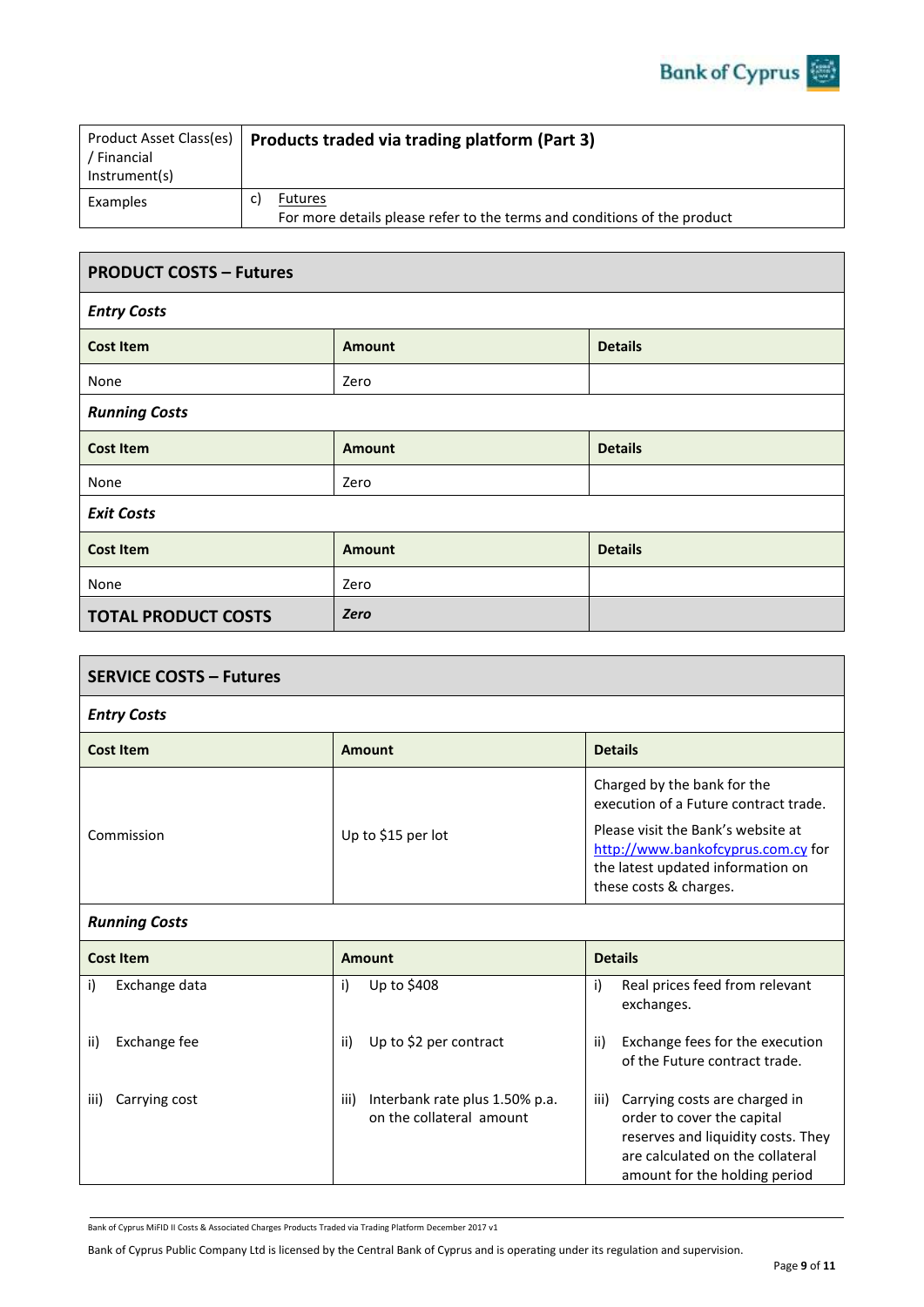

|  | (Carrying cost= Margin<br>requirement * Holding time *<br>(Relevant interbank rate + mark-<br>up) / (365 or 360 days)                      |
|--|--------------------------------------------------------------------------------------------------------------------------------------------|
|  | Please visit the Bank's website at<br>http://www.bankofcyprus.com.cy<br>for the latest updated<br>information on these costs &<br>charges. |

### *Exit Costs*

| <b>Cost Item</b>                | Amount                                                                                                            | <b>Details</b>                                                                                                                                                                                                                                                           |
|---------------------------------|-------------------------------------------------------------------------------------------------------------------|--------------------------------------------------------------------------------------------------------------------------------------------------------------------------------------------------------------------------------------------------------------------------|
| Commission<br>i)                | Up to \$15 per lot<br>i)                                                                                          | i)<br>Commission charged by the bank<br>for the execution of a Future<br>contract trade.                                                                                                                                                                                 |
| Exchange fee<br>ii)             | Up to \$2 per contract<br>ii)                                                                                     | ii)<br>Exchange fees for the execution<br>of the Future contracts trades.                                                                                                                                                                                                |
| P&L Currency conversion<br>iii) | Up to 0.50% on the realized P&L<br>iii)<br>amount                                                                 | The fee charged for converting<br>iii)<br>realised profit/loss from the<br>instrument currency to the<br>account currency.<br>Please visit the Bank's website at<br>http://www.bankofcyprus.com.cy<br>for the latest updated<br>information on these costs &<br>charges. |
| <b>TOTAL SERVICE COSTS</b>      | Up to 1.50% p.a. on the collateral<br>amount plus \$408 plus \$34 per<br>contract plus 0.50% on the P&L<br>amount |                                                                                                                                                                                                                                                                          |

| <b>TOTAL AGGREGATED COSTS</b> | Up to 1.50% p.a. on the collateral<br>amount plus \$408 plus \$34 per<br>contract plus 0.50% on the P&L |  |
|-------------------------------|---------------------------------------------------------------------------------------------------------|--|
|                               | amount                                                                                                  |  |

*Notes to table:* 

- *Additional product and service costs may occur at entry or exit as well as during the holding period of the Financial Instrument; these will be charged as incurred.*
- *All fees marked as Global Custody Services Fees in the table above relate to the provision of Global Custody Services.*

Bank of Cyprus MiFID II Costs & Associated Charges Products Traded via Trading Platform December 2017 v1